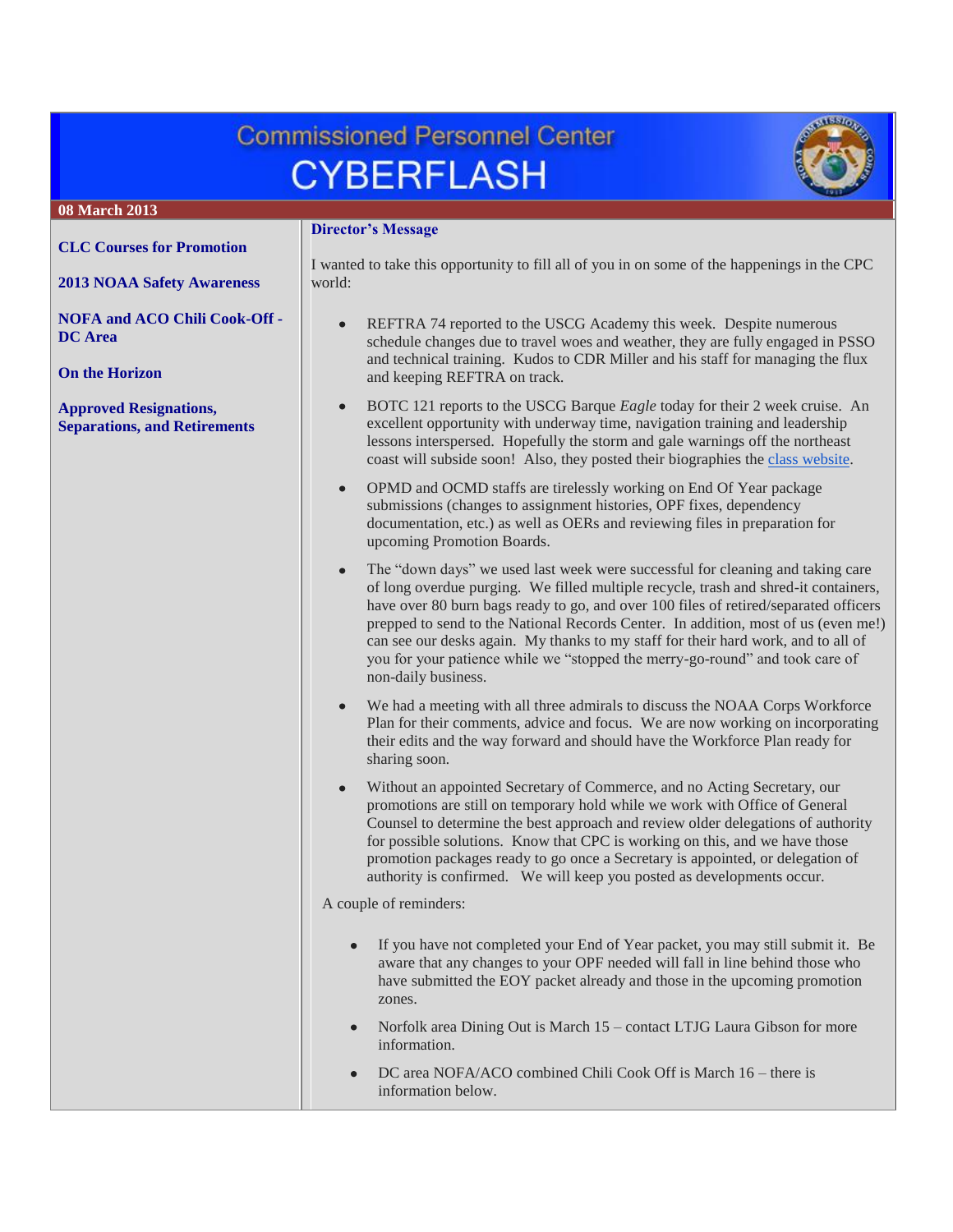| I am still happy to have guest writers for the Cyberflash – feel free to send your<br>words of wisdom any time! |
|-----------------------------------------------------------------------------------------------------------------|
| tonek hyndr                                                                                                     |
| <b>CAPT Anne K. Lynch, NOAA</b><br><b>Director, Commissioned Personnel Center</b>                               |

### <span id="page-1-0"></span>**Commerce Learning Center (CLC) Website - NOAA Corps Training for Promotion**

Improvements to the CLC website have resulted in several of the required courses for promotion being no longer available/accessible. Working with the CLC, CPC has identified replacement courses. These new courses in many instances, cover the same information formerly covered in one long course, however the information is now contained in two (or more) short courses. The shorter courses require approximately the same amount of time to complete as the old longer course, and package the information in a more user-friendly topic-specific format. If you took the old courses, have a record in your OPF, and did not use the course for a prior promotion, then you do not need to take the new courses. If you have not taken the old course, you must now complete ALL the new courses which have replaced older courses.

CLC is posting the new learning plans, by grade, to the NOAA Corps section of the CLC website (from the main page listed under the "Line Office Training" tab in the top menu bar). These plans should be available on CLC by today. The "old" training plans will remain up through 30 April 2013 and only the new training plans will be available starting 1 May 2013. If you have courses to take, use the new training plan.

Note: If you are in a zone, it is your responsibility to make yourself eligible for promotion. Log into your OPF often to ensure it is up to date.

Officers in the upcoming zones, who show incomplete promotion education requirements in the database, should have received additional information in an email from Chief, Officer Career management Division 6 March 2013. If you did not receive that email and think you should have, or if you have questions about what courses to take contact, LT French at: [CPC.Training@noaa.gov.](mailto:CPC.Training@noaa.gov) If you have completed all of the required courses and feel that there is an error in your OPF, contact LT Wendy Lewis at[:wendy.lewis@noaa.gov.](mailto:wendy.lewis@noaa.gov) If you have trouble with the CLC site, contact the [CLC helpdesk.](http://www.hr.commerce.gov/s/groups/public/@doc/@cfoasa/@ohrm/documents/content/dev01_005766.pdf)

#### **2013 NOAA Safety Awareness**

As a reminder NOAA's annual required Safety Awareness training course completion deadline is 13 March. NOAA has provided OMAO with the list of all OMAO employees and NOAA Corps officers who have not met completed the course. If you have not done so, go to the to the Commerce Learning Center (CLC) at: [https://doc.learn.com/noaa.](https://doc.learn.com/noaa) On the right side of the main page, you will see "Announcements". Click on 2013 NOAA Safety Awareness to launch the course. If you have completed the course there is no need to repeat the course and the website will notify you when you click on the course title. NOAA requires this training for all employees and contractors are encouraged to complete the course as well. The course is designed to provide a basic overview of safety and environmental compliance requirements, while helping NOAA employees and contractors use safe working practices and ensure environmental compliance.

## <span id="page-1-1"></span>**NOFA and ACO Chili Cook-Off - DC Area**

NOFA and ACO would like to invite NOAA Corps Officers and families to the 1st Annual Chili Cook-Off. Whether you want to Cook & Compete or just want to eat, you're sure to have a lot of fun! Bring your best Named Chili to earn a prize. Don't feel like Chili, then bring a side or desert please. Tasting starts at 5:30pm followed by line dancing at 7:00pm. If you have already responded to the E-vite please disregard this email. If not, or you did not receive the E-vite, please let us know as soon as possible if you are planning on attending.

If you have any questions please contact Tiffany Skapin @ 301-388-0750 or [taskapin@gmail.com.](mailto:taskapin@gmail.com)

Directions are as follows: Upon entering Fort Meade (Reece Road Gate): Immediate Left on Ernie Pyle Street; Right on Llewellyn Avenue; Left on McKay Street; Cottage is in Burba Park on the Left